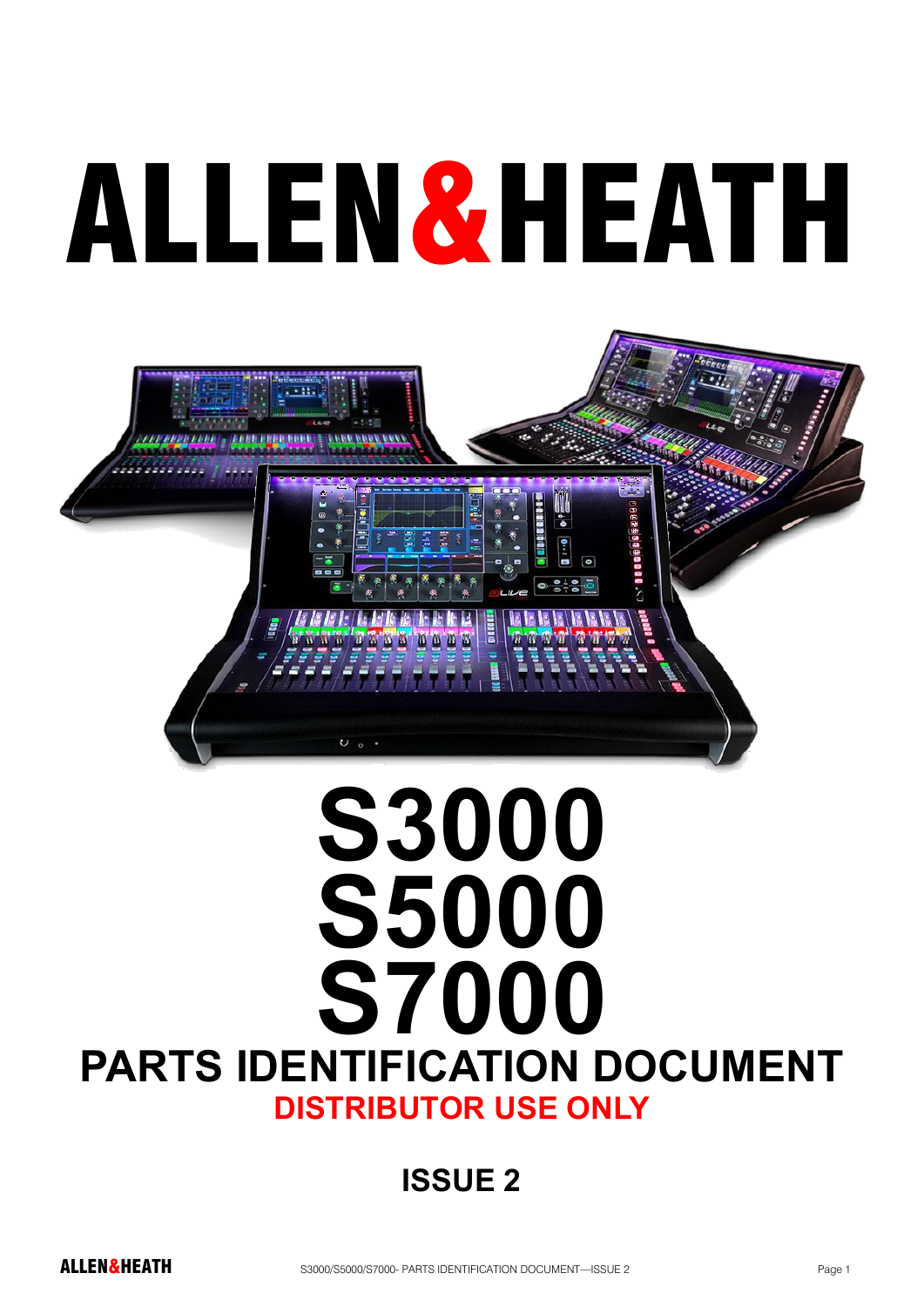#### **Faders & Knobs**

| <b>FUNCTION</b>             | <b>PART NUMBER</b> | <b>DESCRIPTION</b>             | <b>S3000</b> | <b>S5000</b> | <b>S7000</b> |
|-----------------------------|--------------------|--------------------------------|--------------|--------------|--------------|
| Fader                       | A19838             | FDR MOTOR 100MM 5V PCB 10KB +D | 20           | 28           | 36           |
| Fader Knob                  | AJ9963             | FADER KNOB SAT.CHR.PLATE WIDE  | 20           | 28           | 36           |
| Rotary Encoder Knob (small) | AJ9844             | KNOB ENC.ILLUM.SML SAT.CHR.PLA | 42           | 46           | 64           |
| Rotary Encoder Knob (large) | AJ9863             | KNOB ENC.ILLUM.LGE SAT.CHR.PLA |              |              |              |
| Headphone Volume Knob       | AJ10192            | KNOB D-SHFT CHROME-RD          |              |              |              |

#### **Chassis & Metalwork**

| <b>FUNCTION</b>               | <b>PART NUMBER</b> | <b>DESCRIPTION</b>         | <b>S3000</b>   | <b>S5000</b>   | <b>S7000</b>   |
|-------------------------------|--------------------|----------------------------|----------------|----------------|----------------|
| Side Moulding Left (plastic)  | AA9687-L           | SIDE MOULDING DLS PU LEFT  | $\mathbf{1}$   | $\mathbf{1}$   | $\mathbf{1}$   |
| Side Moulding Right (plastic) | AA9687-R           | SIDE MOULDING DLS PU RIGHT | $\mathbf{1}$   | $\mathbf{1}$   | $\mathbf{1}$   |
| Side Panel Left (metal)       | AA9719-L           | SIDE PNL DLS ASSY LEFT     | 1              | $\mathbf{1}$   | $\mathbf{1}$   |
| Side Panel Right (metal)      | AA9719-R           | SIDE PNL DLS ASSY RIGHT    | $\mathbf{1}$   | $\mathbf{1}$   | $\mathbf{1}$   |
| <b>PSU Blanking Panel</b>     | AA9964             | BLANK PNL DLS/DM/DX32 PSU  | $\mathbf{1}$   | $\mathbf{1}$   | $\mathbf{1}$   |
| I/O Port Blanking Panel       | AA9784             | BLANK PNL DLS/DM PORT B+   | $\overline{2}$ | $\overline{2}$ | $\overline{2}$ |
| <b>TFT Screen Bezel</b>       | AA9711             | TFT LCD BEZEL 12" SCREEN   | $\mathbf{1}$   | $\overline{2}$ | $\overline{2}$ |
| S3000 Armrest                 | AA9688             | ARMREST DLS3 PU            | $\mathbf{1}$   |                |                |
| S3000 Top Extrusion           | AA9691             | <b>EXTRUSION DLS3 TOP</b>  | $\mathbf{1}$   |                |                |
| S3000 Front Panel             | AA9766             | <b>FRONT PNL DLS3</b>      | $\mathbf{1}$   |                |                |
| S3000 Base Panel              | AA9767             | <b>BASE DLS3</b>           | $\mathbf{1}$   |                |                |
| S3000 Rear Panel-Top          | AA9768             | <b>REAR PNL DLS3 TOP</b>   | $\mathbf{1}$   |                |                |
| S3000 Rear Panel-Bottom       | AA9757             | <b>REAR PNL DLS3</b>       | $\mathbf{1}$   |                |                |
| S5000 Armrest                 | AA9689             | ARMREST DLS5 PU            |                | $\mathbf{1}$   |                |
| S5000 Top Extrusion           | AA9692             | <b>EXTRUSION DLS5 TOP</b>  |                | $\mathbf{1}$   |                |
| S5000 Front Panel             | AA9715             | FRONT PNL DLS5             |                | $\mathbf{1}$   |                |
| S5000 Base Panel              | AA9716             | <b>BASE DLS5</b>           |                | $\mathbf{1}$   |                |
| S5000 Rear Panel-Top          | AA9718             | REAR PNL DLS5 TOP          |                | $\mathbf{1}$   |                |
| S5000 Rear Panel-Bottom       | AA9758             | <b>REAR PNL DLS5</b>       |                | $\mathbf{1}$   |                |
| S7000 Armrest                 | AA9690             | <b>ARMREST DLS7 PU</b>     |                |                | $\mathbf{1}$   |
| S7000 Top Extrusion           | AA9693             | <b>EXTRUSION DLS7 TOP</b>  |                |                | $\mathbf{1}$   |
| S7000 Front Panel             | AA9778             | FRONT PNL DLS7             |                |                | $\mathbf{1}$   |
| S7000 Base Panel              | AA9779             | <b>BASE DLS7</b>           |                |                | $\mathbf{1}$   |
| S7000 Rear Panel-Top          | AA9780             | REAR PNL DLS7 TOP          |                |                | $\mathbf{1}$   |
| S7000 Rear Panel-Bottom       | AA9759             | <b>REAR PNL DLS7</b>       |                |                | $\mathbf{1}$   |

#### **LED Lightbar**

| <b>FUNCTION</b>    | <b>PART NUMBER</b> | <b>DESCRIPTION</b>           | <b>S3000</b> | <b>S5000</b> | <b>S7000</b> |
|--------------------|--------------------|------------------------------|--------------|--------------|--------------|
| S3000 Left LED Bar | AE10028            | MODULE LED UV/WH 600MM LEFT  |              |              |              |
| S5000 Left LED Bar | AE10029            | MODULE LED UV/WH 390MM LEFT  |              |              |              |
| S7000 Left LED Bar | AE10030            | MODULE LED UV/WH 144MM LEFT  | 1            |              |              |
| Right LED Bar      | AE10053            | MODULE LED UV/WH 600MM RIGHT |              |              |              |
| S3000 LED Lens     | AA9752             | LIGHT BAR LENS EXT. DLS3     | 1            |              |              |
| S5000 LED Lens     | AA9753             | LIGHT BAR LENS EXT. DLS5     |              |              |              |
| S7000 LED Lens     | AA9754             | LIGHT BAR LENS EXT. DLS7     |              |              |              |

ALLEN&HEATH S3000/S5000/S7000- PARTS IDENTIFICATION DOCUMENT—ISSUE 2 Page 2